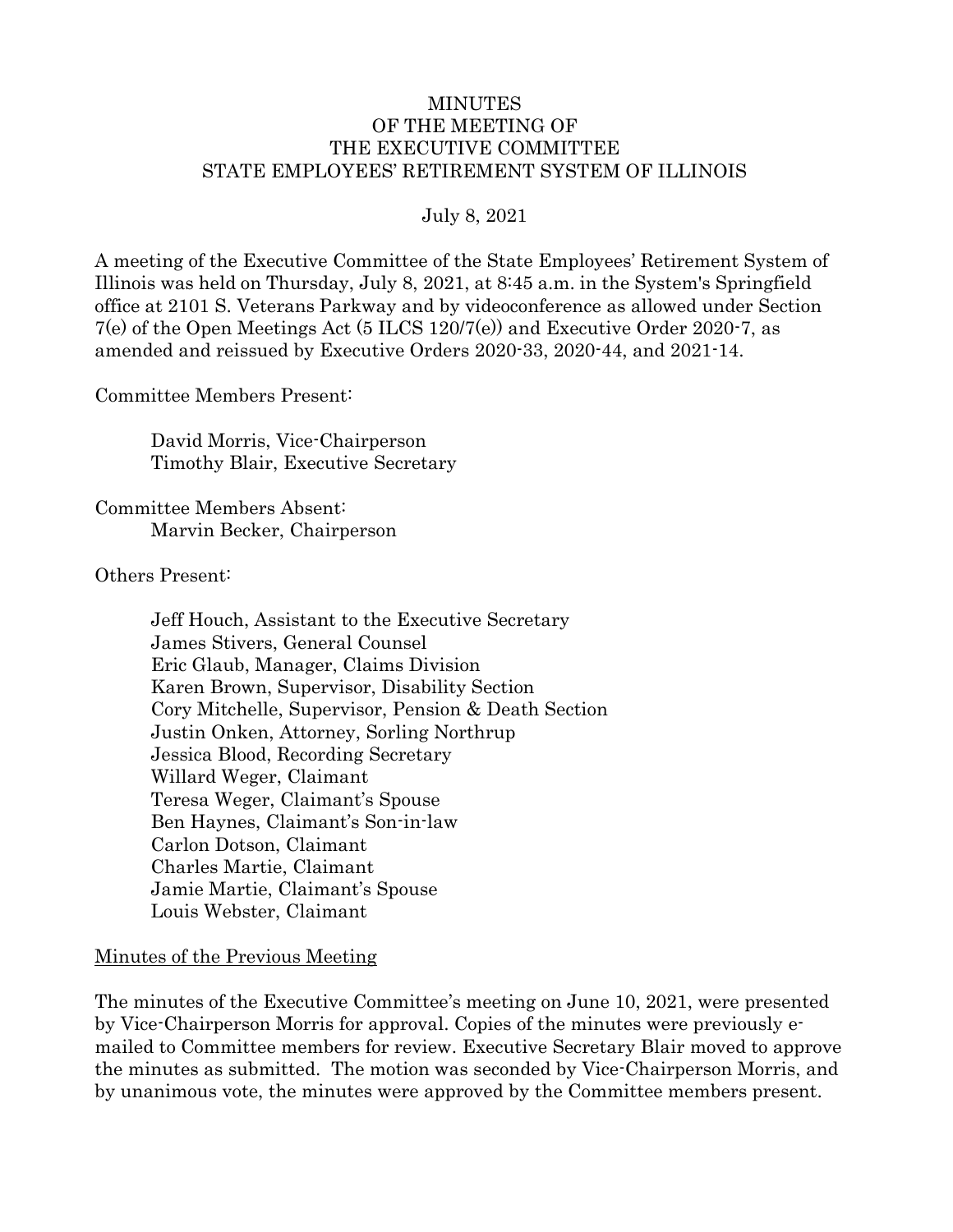### Routine Claims Report

The Routine Claims Report for June 2021 was presented. Following review and discussion, the Routine Claims Report for June 2021, as prepared by staff, was received by the Committee.

# Old Business

# Carlon Dotson – Appeal of Temporary Disability Benefit Conversion – Personal Hearing via Teleconference – 10:30 a.m.

Carlon Dotson was working as a Human Service Caseworker for the Department of Human Services in 2015 when she was injured on the job. After initially being denied employer-paid temporary total disability benefits, Ms. Dotson applied for and received SERS temporary disability benefits for the period from January 27, 2015, through September 15, 2015. She then returned to work on September 16, 2015.

SERS recently learned Ms. Dotson received an employer-paid disability benefit under the Workers' Compensation Act for her 2015 injury. As a result, her SERS temporary disability benefit was converted to a SERS occupational disability benefit in accordance with subsection (d) of Section 14-123.1 of the Illinois Pension Code (40 ILCS 5/14-123.1(d)). This benefit conversion created a net overpayment of \$7,837.47. Ms. Dotson is appealing the overpayment of benefits. She explained that her settlement was for "loss of use" and that none of her living expenses or medical bills were covered by the settlement. She also asserted that SERS should not convert her SERS temporary disability benefits to SERS occupational disability benefits because she received no settlement for weekly employer-paid temporary total disability benefits. Mrs. Dotson is asking SERS to reconsider its benefit conversion and rescind its request for reimbursement.

After hearing Ms. Dotson present her case, the Committee decided to refer the case to external counsel for a recommendation.

# Vincente McElroy – Appeal of Temporary Disability Overpayment – Recommendation

Vincente McElroy worked for the Department of Human Services as a Security Therapy Aide and was injured on the job in 2011. As a result of his work-related injury, Mr. McElroy began receiving employer-paid temporary total disability benefits from the State, as well as a SERS occupational disability benefit, in 2012. Except for a 6-month return-to-work period in 2015, SERS continued providing its occupational disability benefit to Mr. McElroy until he once again returned to work in 2016. Following his 2016 return to work, the State denied Mr. McElroy employer-paid temporary total disability benefits for noncompliance with the requirements for receipt of those benefits. With the termination of employer-paid temporary total disability benefits, Mr. McElroy was no longer eligible for the SERS occupational disability benefit. Consequently, he filed a petition with the Illinois Workers' Compensation Commission and began receiving the SERS temporary disability benefit on November 3, 2016.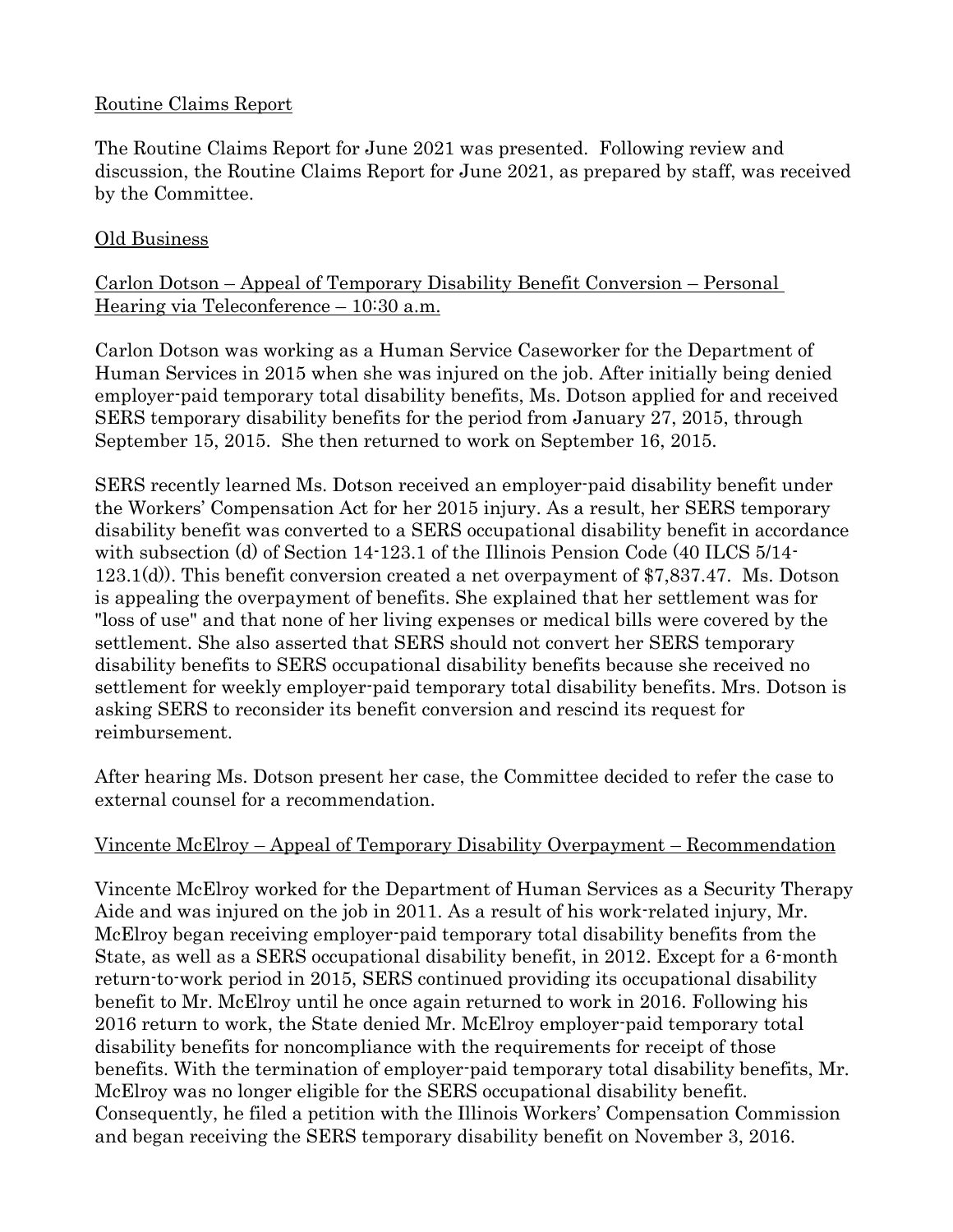Subsequently, an arbitrator for the Illinois Workers' Compensation Commission found Mr. McElroy permanently and totally disabled on an "odd-lot" basis (i.e., on account of repeated unsuccessful attempts to find work following a work-related injury) and awarded him a prospective weekly benefit commencing on June 25, 2020. No employerpaid temporary total disability benefit was ever provided to Mr. McElroy for the period from November 3, 2016 (i.e., the date when Mr. McElroy's SERS temporary disability benefit began) to July 15, 2018 (i.e., the date when maintenance payments to Mr. McElroy resumed). However, Mr. McElroy was eventually awarded Social Security disability benefits for the closed period from August 1, 2017, through July 15, 2018.

Under Sections 14-123.1 and 14-125 of the Illinois Pension Code (40 ILCS 5/14-123.1 and 14-125), the amount of a member's SERS temporary or nonoccupational disability benefit must be reduced by the amount of primary benefit the member would be eligible to receive under the Social Security Act. Therefore, an overpayment exists for the overlapping periods during which Mr. McElroy was paid both Social Security disability benefits and a SERS benefit that was subject to the Social Security offset.

Mr. McElroy was sent a letter dated March 9, 2021, which informed him of the SERS benefit overpayment and the amount due. Mr. McElroy requested a personal hearing to appeal the benefit overpayment that resulted from his receipt of the Social Security disability award.

After hearing Mr. McElroy present his case at its May 2021 meeting, the Committee considered and referred the case to outside counsel for a recommendation. Following further discussion of the case at its June 2021 meeting, the Committee deferred its decision pending additional review of the facts of the case.

After further discussion of the case, external counsel presented Recommendation 2014- 4. Executive Secretary Blair moved to adopt the recommendation to deny Mr. McElroy's appeal and offer a plan to repay the overpayment. The motion was seconded by Vice-Chairperson Morris, and the recommendation was adopted.

#### Duane Montgomery – Appeal of Corrected Monthly Pension Benefit Amount

Duane Montgomery retired December 1, 2015. His file was recently reviewed for a back wage adjustment, and non-pensionable earnings were discovered in his initial final average compensation (FAC) calculation.

The non-pensionable earnings were lump-sum salary payments for holiday and vacation days, which are to be excluded from the calculation of members' "compensation" and, as a consequence, members' "final average compensation" under Article 14 of the Illinois Pension Code. See 40 ILCS 5/14-103.10 and 14-103.12. Because Mr. Montgomery's monthly pension benefit had been initially set at an incorrect amount as a result of the inclusion of these lump-sum payments, the System was required, under Section 14-148.1 of the Illinois Pension Code (40 ILCS 5/14-148.1), to recalculate Mr. Montgomery's gross monthly pension benefit and adjust the benefit to the correct level. In addition, the System was required to refund the contributions Mr.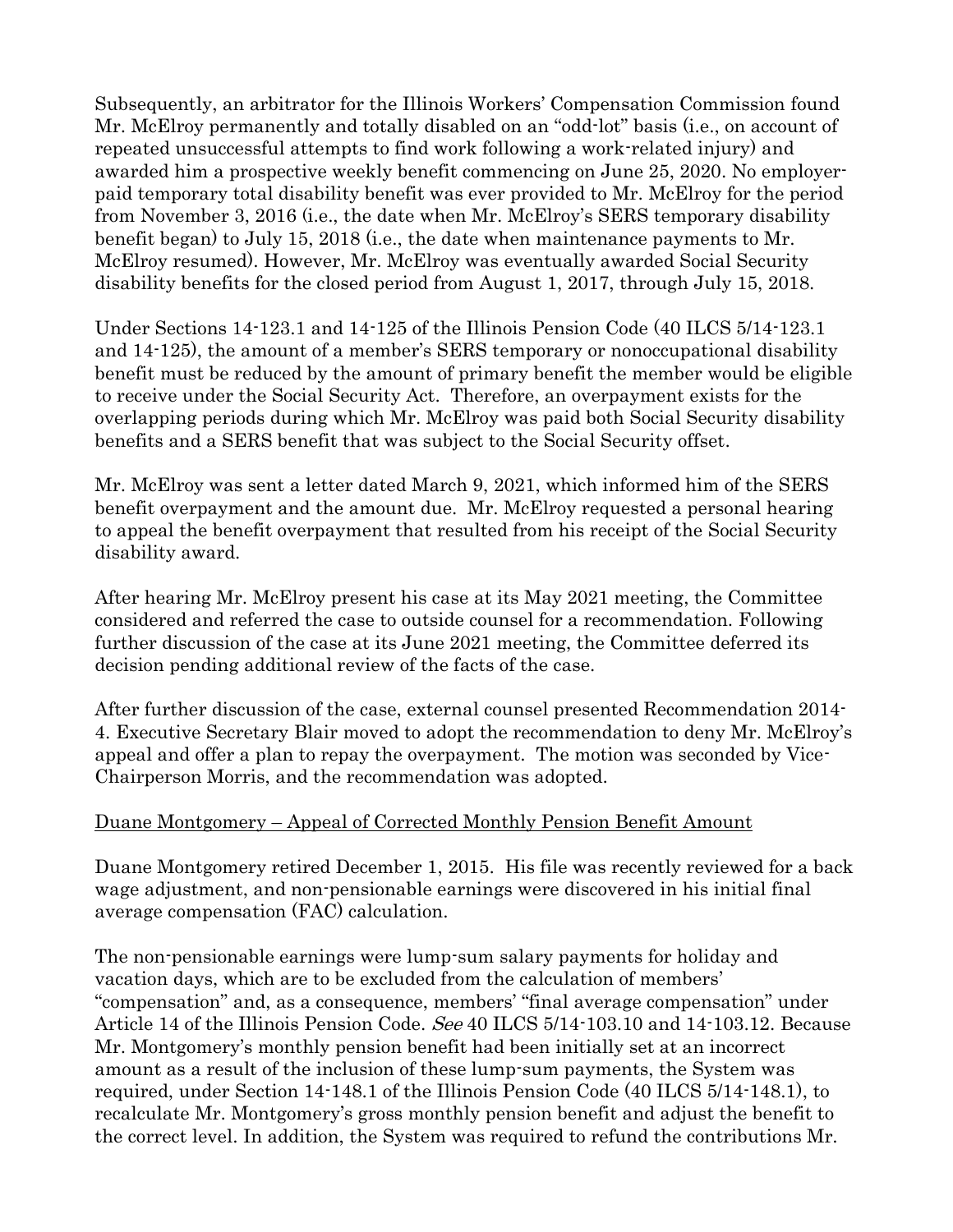Montgomery had made on his non-pensionable earnings.

After performing the required calculations, the System determined that it had overpaid Mr. Montgomery. However, under Section 14-148.1 of the Illinois Pension Code, these amounts overpaid cannot be collected from Mr. Montgomery as the error occurred more than three years ago and was not the result of incorrect information he supplied to the System.

Mr. Montgomery is appealing the reduction to his monthly pension annuity that was applied due to the discovery of this overpayment.

The Manager of the Claims Division, Eric Glaub, reminded the Committee that Mr. Montgomery had asked the Committee to defer its consideration of his case until he could participate in person.

# Teresa Beard – Appeal to Receive Alternative Formula Retirement

Teresa Beard applied to retire effective April 1, 2021. In mid-April 2021, the SERS Accounting Division performed an audit on Ms. Beard's account and discovered that service credit had been improperly credited to her account for two months during which she was paid a disability benefit and an agency salary.

Ms. Beard's annual statements through 2020 all specified that she would be eligible to retire under the alternative formula as early as March 1, 2021. However, once the erroneously granted service credit was backed out of her account, it was determined that Ms. Beard was, in fact, one month short of having the 20 years of service credit needed for an alternative formula pension and free health insurance benefits. To attain this additional service credit, Ms. Beard may purchase her unused vacation days.

Ms. Beard is requesting to retire with an alternative formula pension effective April 1, 2021.

After discussing the facts presented, Executive Secretary Blair moved to deny Ms. Beard's appeal but to allow her to purchase the month of service credit needed for her to attain twenty years of service credit. The motion was seconded by Vice-Chairperson Morris and passed unanimously.

# Anthony Respondi – Appeal for Refund of Service Credit Purchase with Charged Interest

In 2014, Anthony Respondi, a SERS member who had previously taken a refund of contributions, repaid that refund with "charged interest" and purchased his qualifying period in order to qualify for a benefit under the Retirement Systems Reciprocal Act (40 ILCS 5/Art. 20). The amount of the total payment to be made to SERS was initially calculated at \$10,967.61, with \$8,327.13 representing the charged interest. However, Mr. Respondi repaid the refund earlier than required. Consequently, SERS recalculated the amount of interest due and refunded \$174.57 to Mr. Respondi. Therefore, the total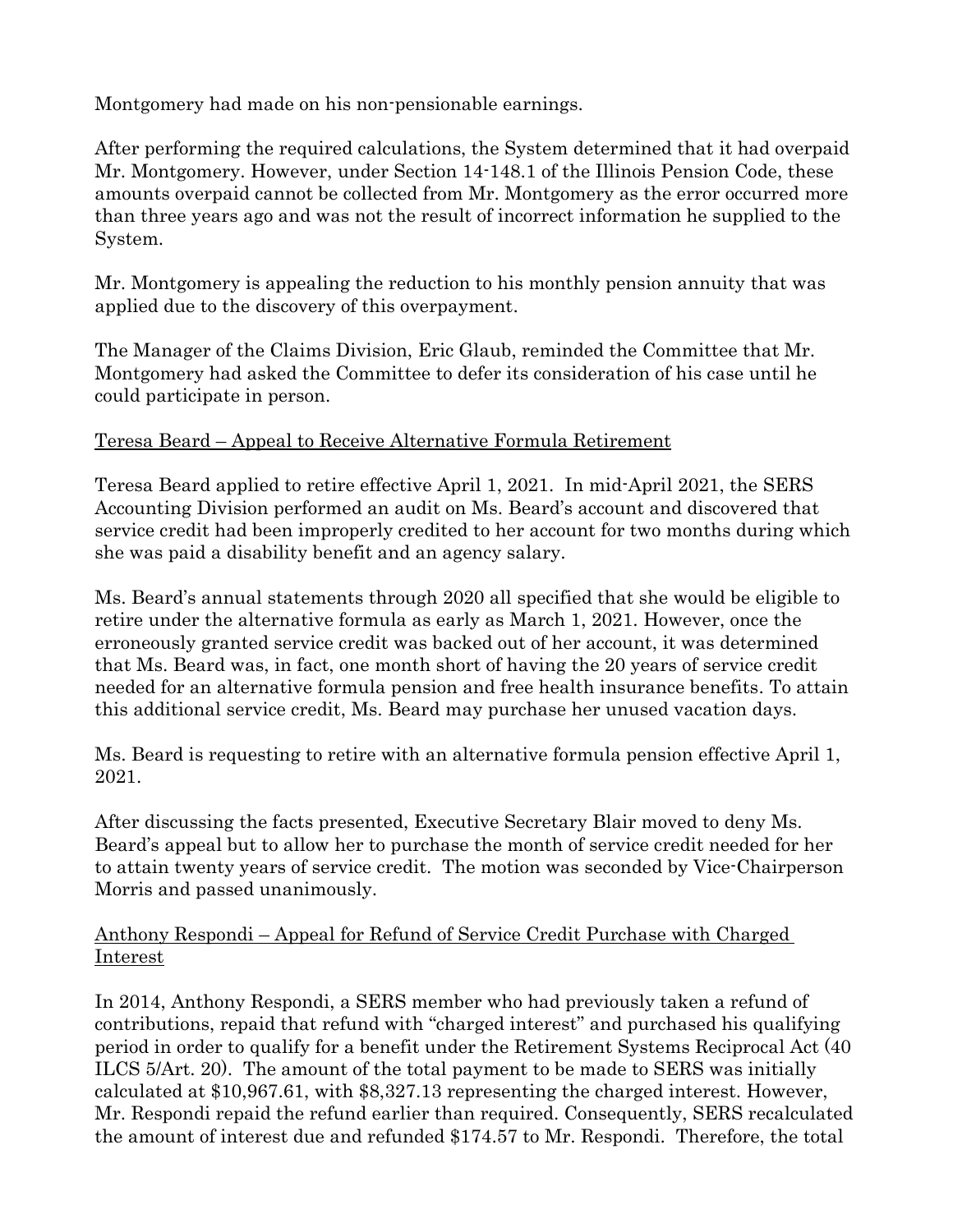amount Mr. Respondi paid to establish the service credit was \$10,793.04.

Mr. Respondi was recently provided an estimate of the monthly amount he could expect to receive from SURS and SERS, and he now believes that it is in his best interest to receive a refund of the payment he made in 2014. He is appealing to the Executive Committee that the "charged interest" be included in his refund. The statute and rules do not provide guidance on the treatment of the charged interest as it relates to a member requesting a refund of a payment to establish service credit.

After discussing the facts of the case at its June 2021 meeting, the Committee decided to defer a decision pending further review. After further discussion, Vice-Chairperson Morris moved to approve the appeal. The motion was seconded by Executive Secretary Blair and passed unanimously.

### New Business

Raymond Bouton – Appeal of Adjustment to Monthly Pension Amount – Personal Hearing via Videoconference 9:00am

Raymond Bouton retired June 1, 2015. His pension required review because additional contributions were posted from back wages paid out by his former agency.

During the review, it was determined that Mr. Bouton's final average compensation (FAC) had been calculated incorrectly as a consequence of his employing agency's inclusion of non-pensionable lump-sum payments for holidays in its initial reporting of his compensation.

However, lump-sum salary payments for holidays are not pensionable under Article 14 of the Illinois Pension Code, so the agency should not have withheld retirement contributions on those payments to the member. See 40 ILCS 5/14-103.10 and 14- 103.12. Consequently, the System must refund the excess contributions to Mr. Bouton and recalculate and adjust his monthly pension benefit in accordance with Section 14- 148.1 of the Illinois Pension Code.

When the System performed that recalculation, it resulted in a lower final average compensation than the System had used to calculate Mr. Bouton's pension at retirement. Consequently, the System determined that Mr. Bouton's monthly pension benefit had been overpaid. However, since the mistake was undiscovered for more than 3 years and was not caused by incorrect information he supplied, the overpayment was not required to be repaid by Mr. Bouton. Instead, his monthly pension was adjusted to the correct level as required under Section 14-148.1 of the Illinois Pension Code. Mr. Bouton is appealing the adjustment to his monthly pension amount.

Eric Glaub, Claims Division Manager, informed the Committee that Mr. Bouton had asked to defer his case until he is able to attend the hearing in person.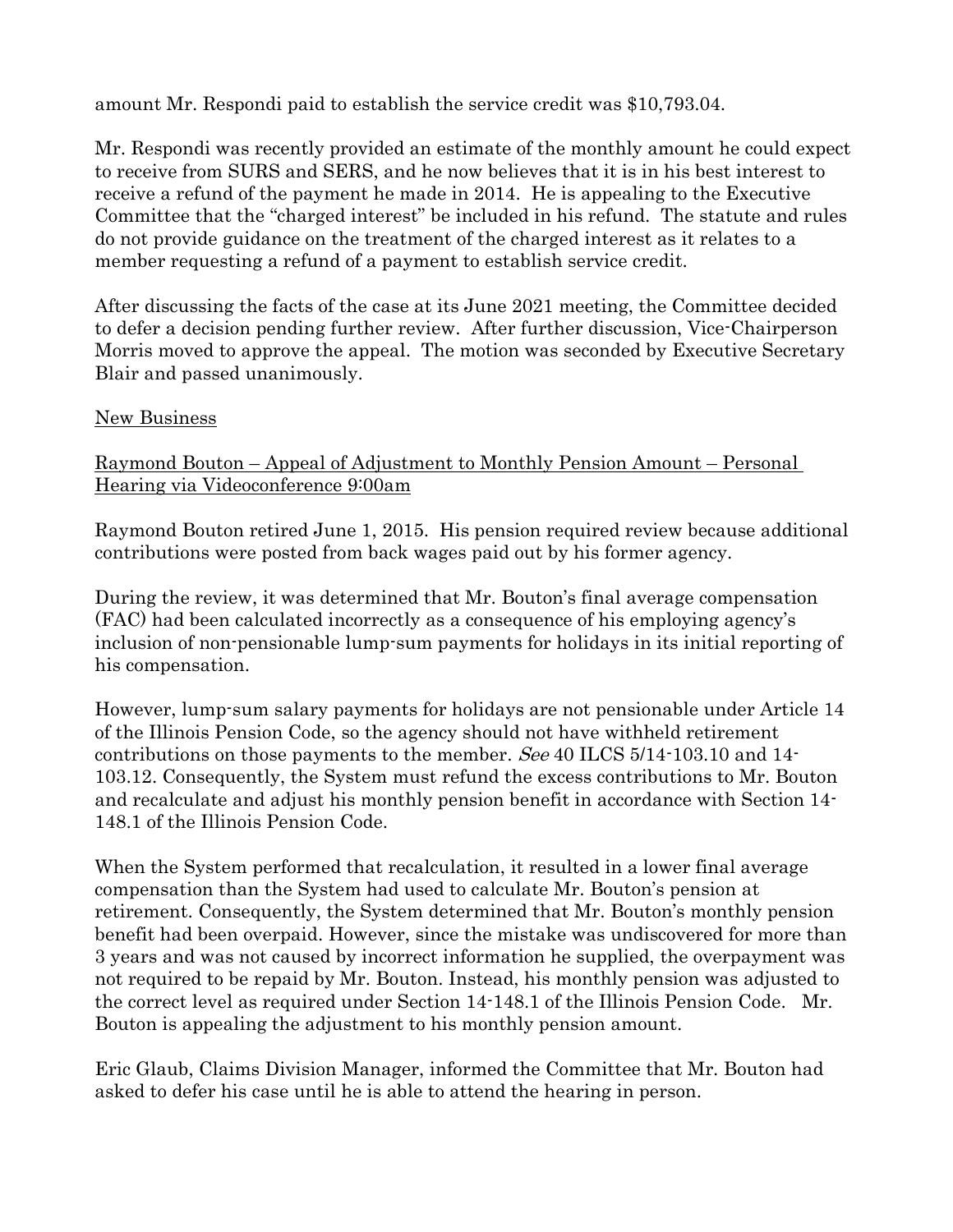Willard Weger – Appeal of Adjustment to Monthly Pension Amount – Personal Hearing via Videoconference 9:45am

Willard Weger retired July 1, 2015. His pension required review because additional contributions were posted from back wages paid out by his former agency.

During the review, it was determined that Mr. Weger's final average compensation (FAC) had been calculated incorrectly as a consequence of his employing agency's inclusion of non-pensionable lump-sum payments for holidays in its initial reporting of his compensation.

However, lump-sum salary payments for holidays are not pensionable under Article 14 of the Illinois Pension Code, so the agency should not have withheld retirement contributions on those payments to the member. See 40 ILCS 5/14-103.10 and 14- 103.12. Consequently, the System must refund the excess contributions to Mr. Weger and recalculate and adjust his monthly pension benefit in accordance with Section 14- 148.1 of the Illinois Pension Code.

When the System performed that recalculation, it resulted in a lower final average compensation than the System had used to calculate Mr. Weger's pension at retirement. Consequently, the System determined that Mr. Weger's monthly pension benefit had been overpaid. However, since the mistake was undiscovered for more than 3 years and was not caused by incorrect information he supplied, the overpayment was not required to be repaid by Mr. Weger. Instead, Mr. Weger's monthly pension was adjusted to the correct level as required under Section 14-148.1 of the Illinois Pension Code.

Mr. Weger is appealing the adjustment to his monthly pension amount.

Following a review of the case, the Committee decided to refer the case to external counsel for a recommendation.

# Aretha Wilkins-Simmons – Appeal of Disability Benefit Overpayment Repayment Terms

Aretha Wilkins-Simmons received a SERS temporary disability benefit from January 19, 2015, to December 2, 2015.

SERS was notified in May 2021 that Ms. Wilkins-Simmons was awarded employer-paid temporary total disability for the period from January 19, 2015, to December 2, 2015. Due to the award of employer-paid temporary total disability for this period, SERS converted her SERS temporary disability benefit to a SERS occupational disability benefit under subsection (d) of Section 14-123.1 of the Illinois Pension Code (40 ILCS  $5/14 - 123.1(d)$ .

Conversion of the temporary disability benefit resulted in an overpayment of benefits totaling \$29,952.97 for the period from January 19, 2015, to December 2, 2015.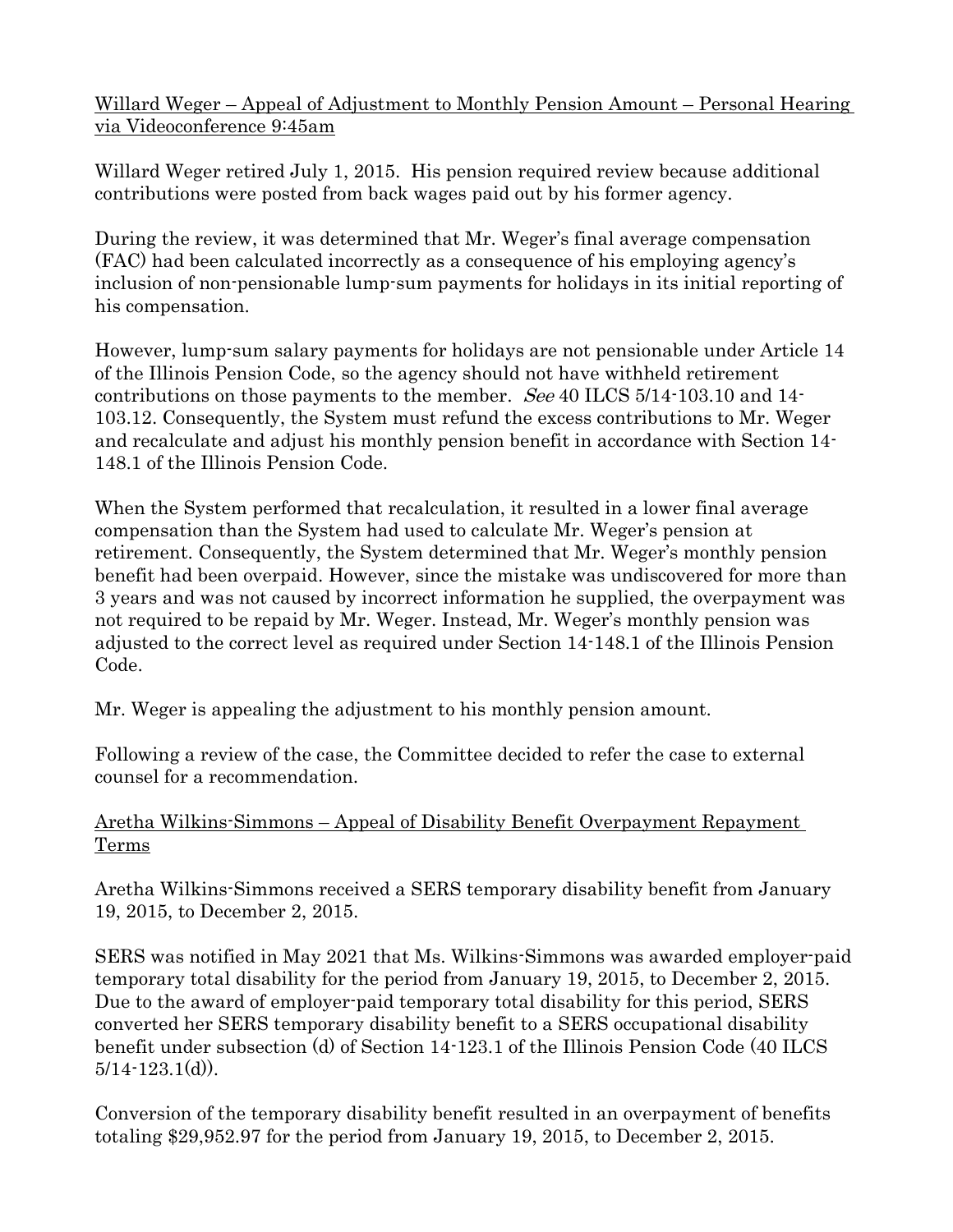On May 17, 2021, SERS sent the member a letter explaining the calculation of the overpayment and the amount due. In this situation, the Overpayment Section is to deduct one-half of the member's gross benefit and apply that amount to the overpayment owed to SERS, which, as of the date of the Committee's meeting, was \$29,743.57.

Ms. Wilkins-Simmons is retired. The Overpayment Section is to deduct \$1,763.83 of her gross monthly annuity and apply that amount to the overpayment. At that rate, the overpayment would be repaid in 17 months (1 year, 5 months). Ms. Wilkins-Simmons has requested a payment plan of \$400.00 per month, which will repay the overpayment in 75 months (6 years, 3 months).

After discussing the facts of the case, Executive Secretary Blair moved to the deny the appeal and offer a repayment plan that will repay the overpayment in 60 months. The motion was seconded by Vice-Chairperson Morris and passed unanimously.

# Cheryl Duvall – Appeal to Receive Survivor Annuity – Deceased Mbr: Thomas Duvall

Thomas Duvall retired on November 1, 2015, and received the survivor contribution refund.

Mr. Duvall died on April 27, 2021, with a surviving spouse, Cheryl Duvall, and he did not repay the survivor contribution refund prior to his death as required under subsection (c) of Section 14-130 of the Illinois Pension Code (40 ILCS 5/14-130(c)).

Mrs. Duvall applied for the \$500 death benefit and has cashed that payment. She is appealing to repay the survivor contribution refund and receive a survivor annuity.

After review of the case and some discussion, a motion was made by Executive Secretary Blair to deny the appeal. The motion was seconded by Vice-Chairperson Morris and passed unanimously.

# Susan Sander – Staff Direction for Financial Dependency of Disabled Adult – Deceased Mbr: William Sander

William Sander, a retired State employee, died on November 17, 2020. Mr. Sander has a surviving spouse and a disabled adult daughter, Susan Sander.

For a disabled adult child to be eligible for a survivor annuity, the child must have been at least 50% financially dependent upon the member at the time of the member's death. 80 Ill. Admin. Code 1540.150. This level of dependence is typically proven by the child being claimed on the member's tax return in the year of the member's death. However, Mr. Sander did not claim Susan on his tax return.

Staff direction is requested to determine if Susan was financially dependent upon Mr. Sander at the time of his death.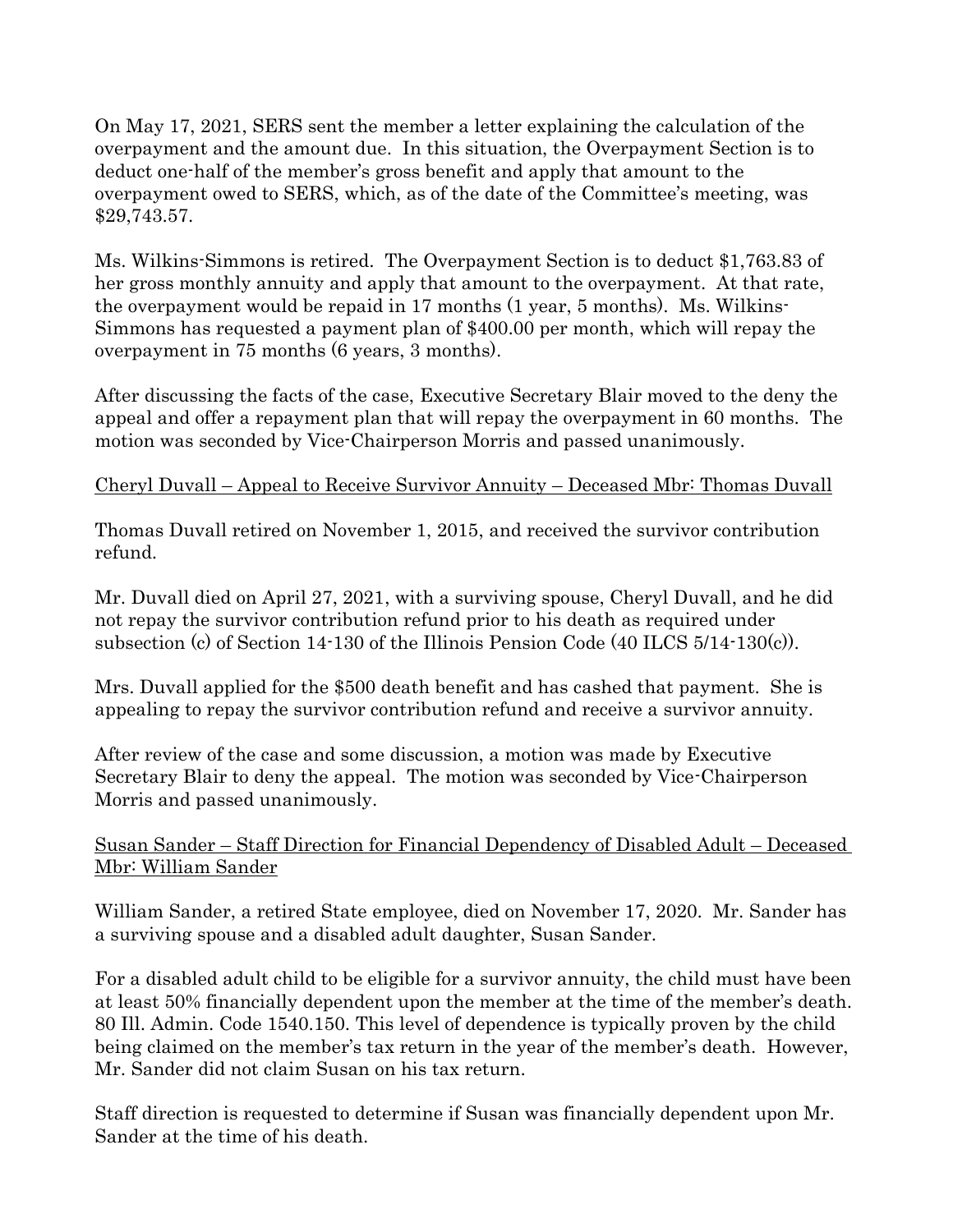After some discussion, the Committee directed staff to accept the documentation provided in the appeal as proof of financial dependency and pay a survivor annuity to Susan Sander.

#### Joanne Brodanex – Appeal of SSA Award Overpayment Repayment Terms

Joanne Brodanex was approved for a SERS nonoccupational disability benefit effective August 2, 2018.

In May 2021, SERS was notified that Ms. Brodanex had been approved for a retroactive Social Security Administration (SSA) disability benefit effective January 1, 2019. The retroactive benefit created an overpayment totaling \$22,924.00 for the period from January 1, 2019, through April 30, 2021. The overpayment is due in accordance with Section 14-125 of the Illinois Pension Code.

On May 18, 2021, SERS sent Ms. Brodanex a letter explaining the calculation of the overpayment and the amount due. Ms. Brodanex has remitted a payment of \$19,150.00, and the outstanding balance is \$3,774.00. Ms. Brodanex is currently receiving a SERS disability benefit. In this situation, the Overpayment Section is to deduct one-half of her gross monthly benefit and apply that amount to her overpayment. At that rate, the overpayment would be recovered in 3 months.

Ms. Brodanex has submitted an application to retire effective July 1, 2021. She also indicated on her application that she is single and would like to receive a survivor contribution refund.

She has requested a payment plan of \$200.00 per month. At that rate, the overpayment would be repaid in 19 months (1 year, 7 months).

After discussing the facts of the case, Vice-Chairperson Morris moved to approve Ms. Brodanex's appeal. The motion was seconded by Executive Secretary Blair and passed unanimously.

#### Michelle Robinson – Appeal of Disability Benefit Overpayment Repayment Terms

Michelle Robinson was approved for a SERS temporary disability benefit effective January 31, 2017.

In March 2021, SERS was notified that Ms. Robinson exceeded the quarterly earnings limitation while receiving a SERS disability benefit. As a result, an overpayment totaling \$19,412.89 was required to be repaid to the System under the System's administrative rules, but that amount was never repaid.

Ms. Robinson was sent a notification letter on April 27, 2021, explaining the calculation of the overpayment and the amount due. A repayment plan letter was sent on May 28, 2021.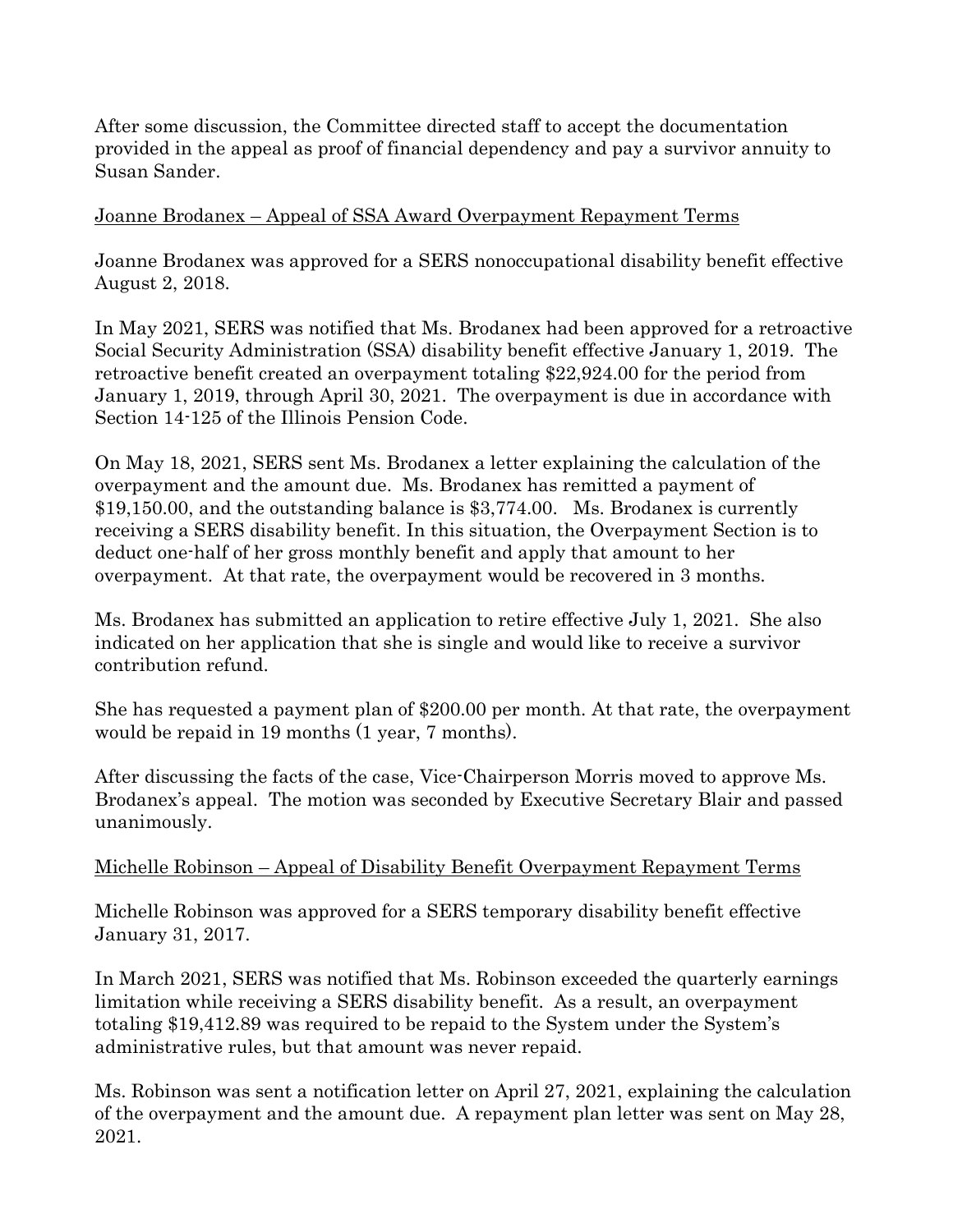A current balance of \$19,412.89 remains and a payment of \$400.00 per month (not to exceed five years) is required for inactive members. Under this repayment schedule the overpayment would be repaid in 49 months (4 years, 1 month).

Ms. Robinson states in her appeal letter that she is privately employed and is requesting a payment plan in the amount of \$75.00 per month. At that rate, the overpayment would be repaid in 259 months (21 years, 7 months).

After some discussion, Executive Secretary Blair made a motion to deny Ms. Robinson's request and offer a repayment plan that would repay the balance of the overpayment in 60 months (5 years). The motion was seconded by Vice-Chairperson Morris and passed unanimously.

### Kathy Brooks – Request Re-appeal to Reverse Decision to Decline Social Security Offset Removal Option – Deceased Mbr: Lloyd Brooks

Kathy Brooks, the widow of SERS member Lloyd Brooks, appealed to the Executive Committee on March 11, 2021, to reverse Mr. Brooks' election to decline the Social Security Offset Removal option. She contended that her husband did not understand his election.

Mr. Brooks was receiving a gross monthly benefit of \$4,324.19, whereas Mrs. Brooks is receiving a gross monthly survivors' benefit of \$573.05 with the Social Security offset applied. Had Mr. Brooks elected the Social Security offset removal, the total survivors' benefits payable to Mr. Brooks' survivors would be \$2,162.09.

The Executive Committee denied Ms. Brooks' appeal in accordance with subsection (g) of Section 14-121 of the Illinois Pension Code (40 ILCS 5/14-121(g)), which provides that the member must make the election to eliminate the Social Security offset "at the time of retirement." This decision was ratified by the Board on April 27, 2021.

Mrs. Brooks is requesting a re-appeal of this decision and has provided additional evidence that she contends illustrates that Mr. Brooks was mentally incapable of making rational decisions.

After review of the case and some discussion, Executive Secretary Blair moved to allow Mrs. Brooks to reappeal her case. The motion was seconded by Vice Chairperson Morris and passed unanimously.

### Charles Martie – Appeal of Total Buyout Payment Suspension Due to Pending Felony Charges – Personal Hearing via Teleconference 11:15am

Charles Martie is a former IDOC employee that is on inactive status. Mr. Martie began receiving nonoccupational disability benefits effective November 14, 2018. He remained on the benefit until November of 2020, when he requested to cease his benefits because he desired a refund of his contributions. During his refund application process, Mr.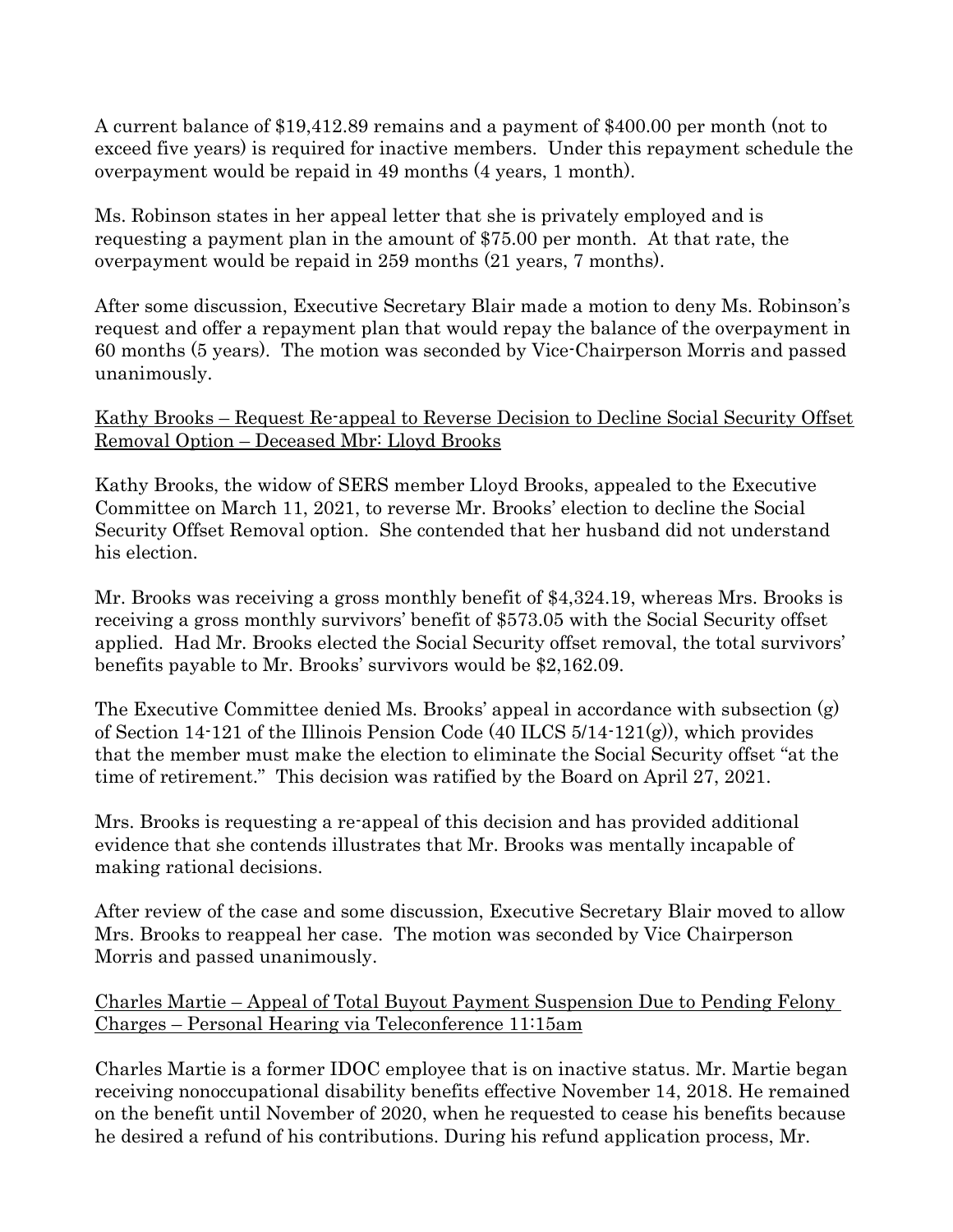Martie was informed about the total buyout program and that he could receive a lumpsum payment while retaining eligibility in the State Group Insurance Program. On March 18, 2021, Mr. Martie returned his total buyout election form and elected to receive the total buyout payment, which totaled \$367,667.11.

When staff requested the necessary paperwork from IDOC, the paperwork indicated that they were aware of official misconduct charges that were connected to Mr. Martie's employment with the State. Staff also uncovered that Mr. Martie has pending federal felony charges.

Mr. Martie was informed that his benefit claim was suspended pending the outcome of his felony case. Mr. Martie then requested an appeal to lift the suspension of the processing of his total buyout payment claim.

After hearing Mr. Martie present his case, the Executive Committee decided to refer the case to outside counsel for a recommendation.

Louis Webster – Appeal to Establish Service Credit in SERS for Service with the Missouri State Employees' Retirement System – Personal Hearing via Videoconference  $12:00$  p.m.

Louis Webster is active with SERS and is serving as a State Policeman. Mr. Webster has inquired about establishing service with SERS for his time spent as a uniformed officer with the Missouri State Highway Patrol. Illinois State Policemen are eligible to purchase up to 5 years of law enforcement service with the Federal Government or a unit of government located outside the State of Illinois. To establish service credit in this manner, there cannot be credit held in another retirement system for the same period of service.

In 2017, Mr. Webster elected to receive a voluntary buyout payment from the Missouri State Employees' Retirement System (MOSERS). The program offered by MOSERS is very similar to the total buyout program offered through the SERS plan, as both programs provide a retirement benefit payment option as a lump sum. Additionally, the payment reflected a discount to the present value of his retirement benefits. His request to establish the service credit was denied because his credits held by MOSERS were used to produce a retirement benefit.

Mr. Webster is appealing to be allowed to establish service with SERS for his law enforcement employment with Missouri. His contention is that he meets the statutory criteria because after he received the buyout payment from MOSERS, there is no longer credit held within his MOSERS account.

After hearing Mr. Webster present his case and some discussion, the Committee decided to refer the case to outside counsel for a recommendation.

There being no further business to be brought before the Committee, the meeting